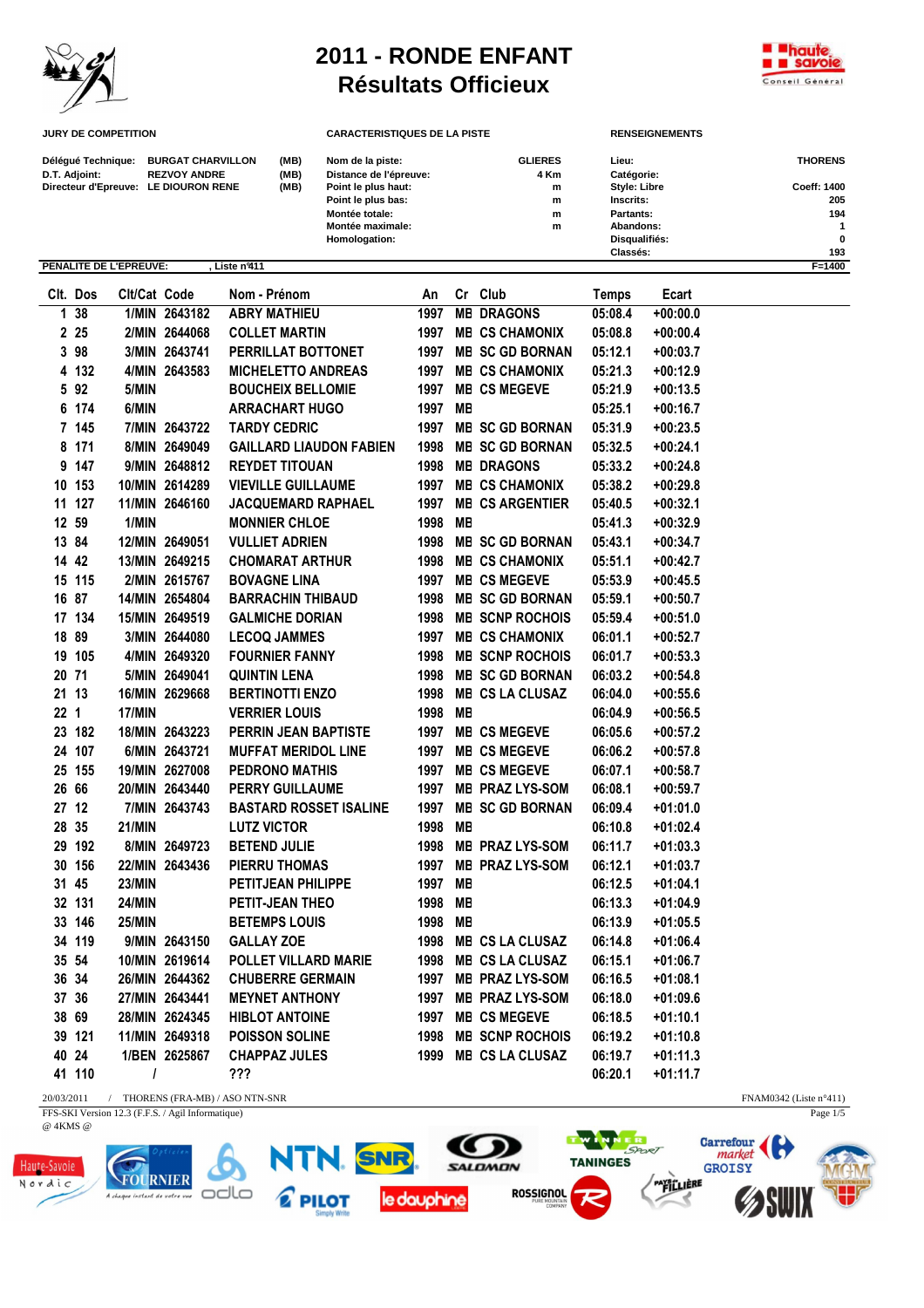



FNAM0342 (Liste n°411)<br>Page  $2/5$ 

| Clt. Dos | Clt/Cat Code  |                 | Nom - Prénom                      |         |           | An Cr Club             | <b>Temps</b> | Ecart      |
|----------|---------------|-----------------|-----------------------------------|---------|-----------|------------------------|--------------|------------|
| 42 72    |               | 29/MIN 2632562  | <b>PAGET BENOIT</b>               | 1997    |           | <b>ME CS MEGEVE</b>    | 06:20.8      | $+01:12.4$ |
| 43 94    | 30/MIN        |                 | <b>VIGNOL MAXIME</b>              | 1998 ME |           |                        | 06:21.6      | $+01:13.2$ |
| 44 62    |               | 12/MIN 2649045  | <b>MISSILLIER LEA</b>             |         |           | 1998 ME SC GD BORNAN   | 06:23.5      | $+01:15.1$ |
| 45 76    |               | 31/MIN 2648700  | <b>BOUVET EDDY</b>                |         |           | 1997 ME LES GETS S.C   | 06:24.0      | $+01:15.6$ |
| 46 195   |               | 32/MIN 2649726  | <b>HOULIER LEON</b>               |         |           | 1998 ME PRAZ LYS-SOM   | 06:24.5      | $+01:16.1$ |
| 47 168   |               | 33/MIN 11182699 | <b>BARROT QUENTIN</b>             |         |           | 1998 ME CN GLIERES     | 06:25.3      | $+01:16.9$ |
| 48 118   |               | 34/MIN 2643979  | <b>ROSSIAUD GUILLAUME</b>         |         |           | 1997 ME SCNP ROCHOIS   | 06:25.9      | $+01:17.5$ |
| 49 157   |               | 13/MIN 2619948  | <b>BRON JULIE</b>                 |         |           | 1997 ME LES GETS S.C   | 06:26.7      | $+01:18.3$ |
| 50 73    |               | 2/BEN 2654300   | <b>SCHELY THEO</b>                |         |           | 1999 ME CS LA CLUSAZ   | 06:28.7      | $+01:20.3$ |
| 51 65    |               | 14/MIN 2603711  | <b>BRIAND MARGOT</b>              |         |           | 1997 ME CS CHAMONIX    | 06:29.3      | $+01:20.9$ |
| 52 37    | 35/MIN        |                 | <b>DUCASTEL BENJAMIN</b>          | 1997 DA |           |                        | 06:29.9      | $+01:21.5$ |
| 53 40    |               | 15/MIN 2630201  | <b>DELACQUIS MYLENE</b>           |         |           | 1997 ME SALLANCHES     | 06:30.5      | $+01:22.1$ |
| 54 33    | 36/MIN        |                 | <b>COTTIN FLAVIEN</b>             | 1997 ME |           |                        | 06:32.1      | $+01:23.7$ |
| 55 57    |               | 37/MIN 2633632  | <b>DIOT EVEN</b>                  |         |           | 1997 ME PRAZ LYS-SOM   | 06:33.5      | $+01:25.1$ |
| 56 78    |               | 16/MIN 2643437  | ROUSSET CHLOE                     |         |           | 1997 ME PRAZ LYS-SOM   | 06:34.6      | $+01:26.2$ |
| 57 180   | 17/MIN        |                 | <b>FERU LAURA</b>                 | 1997 MB |           |                        | 06:35.5      | $+01:27.1$ |
| 58 97    |               | 18/MIN 2643425  | <b>ABEL CLEMENTINE</b>            |         |           | 1997 ME PRAZ LYS-SOM   | 06:36.4      | $+01:28.0$ |
| 59 49    |               | 38/MIN 2623591  | <b>JAKKEL MELVYN</b>              |         |           | 1998 ME CS LA CLUSAZ   | 06:37.3      | $+01:28.9$ |
| 60 53    | 39/MIN        |                 | <b>ODDONE ENRICO</b>              |         |           | 1998 ITA SC VALLE      | 06:38.2      | $+01:29.8$ |
| 61 27    |               | 19/MIN 2649042  | <b>BREMOND MARGOT</b>             |         |           | 1998 ME SC GD BORNAN   | 06:38.9      | $+01:30.5$ |
| 62 154   |               | 20/MIN 2643434  | <b>MOGEON ELISE</b>               |         |           | 1997 ME PRAZ LYS-SOM   | 06:39.1      | $+01:30.7$ |
| 63 184   |               |                 | 3/BEN 11201919 MOREL JEREMIE      |         |           | 1999 ME SC BELEVAUX    | 06:40.5      | $+01:32.1$ |
| 64 166   |               | 40/MIN 2649038  | <b>BERGER PAUL</b>                |         |           | 1998 ME SC GD BORNAN   | 06:41.3      | $+01:32.9$ |
| 65 169   |               | 21/MIN 2653166  | <b>MAURE MATHILDE</b>             |         |           | 1998 ME PRAZ LYS-SOM   | 06:42.1      | $+01:33.7$ |
| 66 83    |               | 22/MIN 2643822  | LE GOUIL LYDIE                    |         |           | 1997 ME DRAGONS        | 06:43.3      | $+01:34.9$ |
| 67 162   | <b>23/MIN</b> |                 | <b>BESSON MANON</b>               | 1998 MB |           |                        | 06:44.4      | $+01:36.0$ |
| 68 178   |               |                 | 24/MIN 2649036 PESSEY LOTUS       |         |           | 1998 ME SC GD BORNAN   | 06:45.3      | $+01:36.9$ |
| 69 188   |               | 41/MIN 2643432  | <b>DUBREUIL PIERRE</b>            |         |           | 1997 ME PRAZ LYS-SOM   | 06:46.5      | $+01:38.1$ |
| 70 191   |               |                 | 4/BEN 11191997 GARCIN ELIE        |         |           | 1999 ME RANDONNEURS    | 06:47.8      | $+01:39.4$ |
| 71 30    | 5/BEN         |                 | <b>MONNIER LOÏC</b>               | 1999 MB |           |                        | 06:48.9      | $+01:40.5$ |
| 72 10    | <b>25/MIN</b> |                 | <b>FAUCHER VICTORIA</b>           | 1997 ME |           |                        | 06:49.8      | $+01:41.4$ |
| 73 125   |               | 1/BEN 2643148   | <b>AGNELLET ELEONORE</b>          |         |           | 1999 ME CS LA CLUSAZ   | 06:50.6      | $+01:42.2$ |
| 74 19    |               | 26/MIN 2649727  | <b>LAROUDIE CLAIRE</b>            |         |           | 1998 ME PRAZ LYS-SOM   | 06:51.1      | $+01:42.7$ |
| 75 31    | 42/MIN        |                 | <b>GUSIC IVAN</b>                 | 1998    | <b>ME</b> |                        | 06:52.0      | $+01:43.6$ |
| 76 175   | <b>27/MIN</b> |                 | <b>MULLER EMMA</b>                | 1998    | <b>ME</b> |                        | 06:52.6      | $+01:44.2$ |
| 77 149   |               | 28/MIN 2629835  | <b>MAHIEU ALICE</b>               |         |           | 1997 ME SALLANCHES     | 06:53.5      | $+01:45.1$ |
| 78 68    | 43/MIN        |                 | <b>FOLLIET ROBIN</b>              | 1998 ME |           |                        | 06:54.9      | $+01:46.5$ |
| 79 47    |               | 6/BEN 2643149   | <b>MAISTRE AXEL</b>               | 1999    |           | <b>ME CS LA CLUSAZ</b> | 06:55.8      | $+01:47.4$ |
| 80 39    | <b>29/MIN</b> |                 | <b>RAY JULIA</b>                  |         |           | 1997 SU STELLA ALPINA  | 06:56.5      | $+01:48.1$ |
| 81 103   | 1/POU         |                 | <b>BETEMPS BENOIT</b>             | 2001    | MB        |                        | 06:57.4      | $+01:49.0$ |
| 82 20    | 44/MIN        |                 | <b>LACROIX JB</b>                 | 1998    | ME        |                        | 06:58.2      | $+01:49.8$ |
| 83 152   | 7/BEN         |                 | <b>RIQUIER SIMON</b>              | 2000    | ME        |                        | 06:59.1      | $+01:50.7$ |
| 84 77    |               | 45/MIN 2626166  | <b>LEMENNICIER MAYEUL</b>         | 1998    |           | <b>ME SALLANCHES</b>   | 07:00.1      | $+01:51.7$ |
| 85 22    |               | 46/MIN 2649729  | <b>MAURE MATHIEU</b>              | 1998    |           | <b>ME PRAZ LYS-SOM</b> | 07:01.2      | $+01:52.8$ |
| 86 95    | 8/BEN         |                 | <b>ROMERI MATTEO</b>              | 1999    | MB        |                        | 07:02.1      | $+01:53.7$ |
| 87 64    |               | 9/BEN 2643479   | <b>GRAVIER ANTOINE</b>            | 1999    |           | <b>ME SALLANCHES</b>   | 07:02.9      | $+01:54.5$ |
| 88 135   |               | 30/MIN 2649730  | <b>PERNIN NOLWENN</b>             | 1998    |           | <b>ME PRAZ LYS-SOM</b> | 07:03.7      | $+01:55.3$ |
| 89 114   | 2/POU         |                 | <b>COBUS MARTIN</b>               | 2001    |           | <b>ME LES OLLIERES</b> | 07:04.1      | $+01:55.7$ |
| 90 196   |               | 47/MIN 2654313  | <b>LAPALUS HUGO</b>               | 1998    |           | ME CS LA CLUSAZ        | 07:05.2      | $+01:56.8$ |
| 91 139   |               |                 | 48/MIN 11246990 SOULIGNAC ANTOINE | 1998    |           | <b>ME RANDONNEURS</b>  | 07:06.1      | $+01:57.7$ |
|          |               |                 |                                   |         |           |                        |              |            |

 $20/03/2011$  / <code>THORENS</code> (FRA-MB) / ASO NTN-SNR

FFS-SKI Version 12.3 (F.F.S. / Agil Informatique)

@  $4KMS$  @

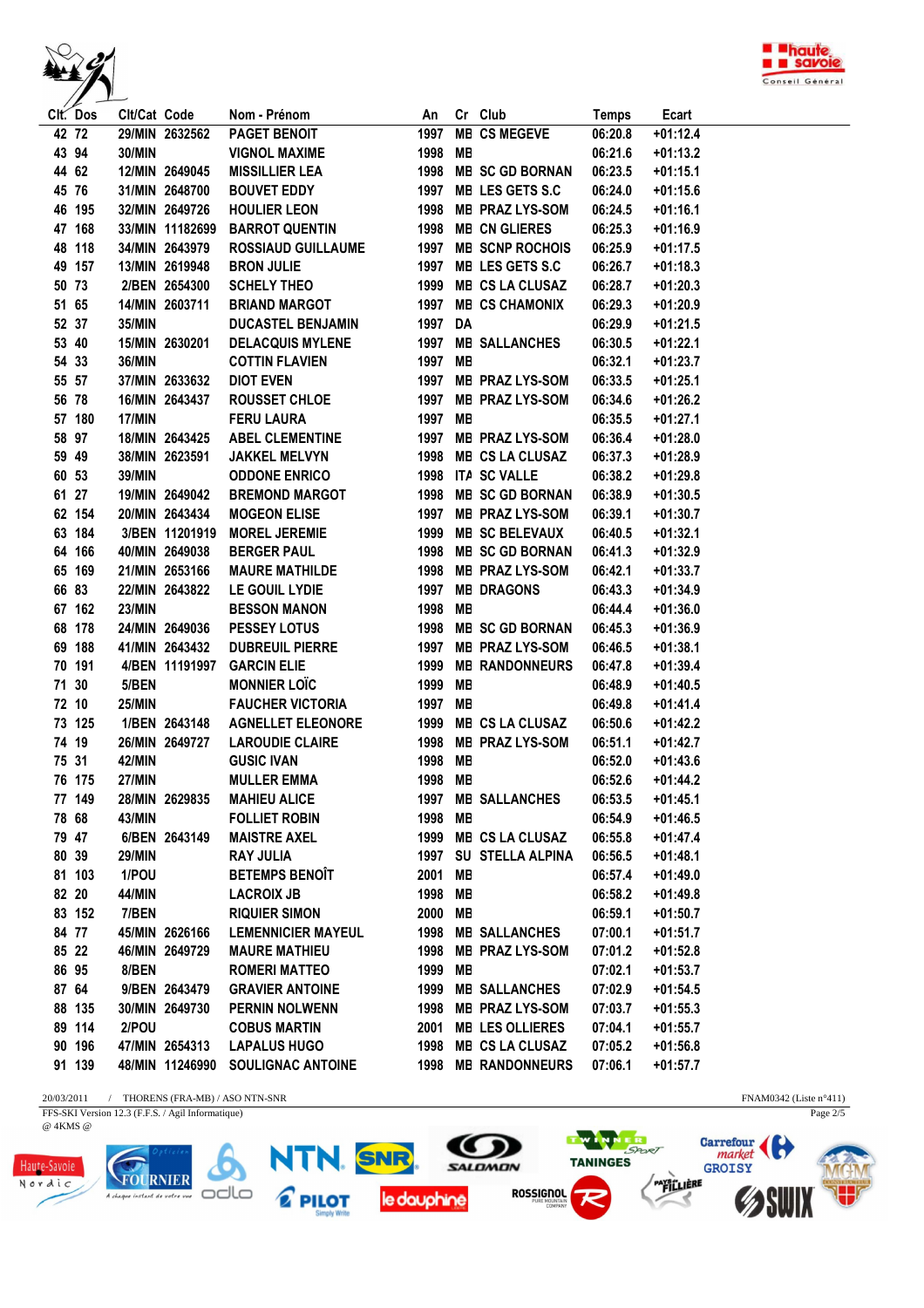



|                  | Clt. Dos | Clt/Cat Code  |                | Nom - Prénom                                               |         | An Cr Club                                                                                                                                                                                                                                              | <b>Temps</b> | Ecart      |  |
|------------------|----------|---------------|----------------|------------------------------------------------------------|---------|---------------------------------------------------------------------------------------------------------------------------------------------------------------------------------------------------------------------------------------------------------|--------------|------------|--|
|                  | 92 165   |               | 31/MIN 2627806 | <b>GAILLOT FAUVETTE</b>                                    |         | 1997 ME PRAZ LYS-SOM                                                                                                                                                                                                                                    | 07:07.6      | $+01:59.2$ |  |
|                  | 93 128   | 32/MIN        |                | <b>MEYLAN MORGANE</b>                                      |         | 1998 SU STELLA ALPINA                                                                                                                                                                                                                                   | 07:08.5      | $+02:00.1$ |  |
| 94 9             |          | <b>10/BEN</b> |                | <b>FAUCHER NIELS</b>                                       | 1999 MB |                                                                                                                                                                                                                                                         | 07:09.3      | $+02:00.9$ |  |
|                  | 95 51    |               | 11/BEN 2625877 | POLLET VILLARD LUCAS                                       |         | 1999 ME CS LA CLUSAZ                                                                                                                                                                                                                                    | 07:10.1      | $+02:01.7$ |  |
|                  | 96 133   | 49/MIN        |                | <b>CORMIER NATHAEL</b>                                     |         | 1998 ME LES OLLIERES                                                                                                                                                                                                                                    | 07:11.1      | $+02:02.7$ |  |
|                  | 97 18    |               | 50/MIN 2624559 | <b>SCHELY ANTOINE</b>                                      |         | 1997 ME CS LA CLUSAZ                                                                                                                                                                                                                                    | 07:12.8      | $+02:04.4$ |  |
| 98 7             |          |               | 33/MIN 2643429 | <b>BON JUSTINE</b>                                         |         | 1997 ME PRAZ LYS-SOM                                                                                                                                                                                                                                    | 07:13.1      | $+02:04.7$ |  |
| 99 17            |          |               |                | 12/BEN 11195057 BOIRON MATHIEU 1999 ME RANDONNEURS         |         |                                                                                                                                                                                                                                                         | 07:14.4      | $+02:06.0$ |  |
| 100 <sub>5</sub> |          |               | 51/MIN 2652032 | BASSO BERT ROBIN 1998 ME PRAZ LYS-SOM                      |         |                                                                                                                                                                                                                                                         | 07:15.1      | $+02:06.7$ |  |
| 1013             |          |               | 34/MIN 2615630 | MESTELAN ALEXANDRINE 1997 ME CS LA CLUSAZ                  |         |                                                                                                                                                                                                                                                         | 07:16.0      | $+02:07.6$ |  |
|                  | 102 179  |               |                | 35/MIN 11191992 GARCIN LAURIANNE                           |         | <b>1998 ME RANDONNEURS</b>                                                                                                                                                                                                                              | 07:16.8      | $+02:08.4$ |  |
|                  | 103 189  |               |                | 13/BEN 11201936 NIERMARECHAL ROBIN                         |         | 1999 ME SC BELLEVAUX                                                                                                                                                                                                                                    | 07:21.1      | $+02:12.7$ |  |
| 104 32           |          |               | 52/MIN 2649046 | <b>BELFER NATHAN</b>                                       |         | 1998 ME SC GD BORNAN                                                                                                                                                                                                                                    | 07:21.2      | $+02:12.8$ |  |
| 105 55           |          | 3/POU         |                | <b>CHEVALIER CLEMENT</b>                                   | 2001 MB |                                                                                                                                                                                                                                                         | 07:22.1      | $+02:13.7$ |  |
|                  | 106 140  |               |                | 53/MIN 11192192 CLAUDE ANTONIN                             |         |                                                                                                                                                                                                                                                         | 07:27.4      | $+02:19.0$ |  |
| $1072$           |          |               |                | 14/BEN 11182709 HENRY GAETAN                               |         |                                                                                                                                                                                                                                                         | 07:28.3      | $+02:19.9$ |  |
| 108 85           |          | 2/BEN         |                | <b>RAY LIVIA</b>                                           |         |                                                                                                                                                                                                                                                         | 07:29.2      | $+02:20.8$ |  |
| 109 46           |          |               |                | 36/MIN 2649037 PIERREL MARGAUX                             |         |                                                                                                                                                                                                                                                         | 07:30.2      | $+02:21.8$ |  |
|                  | 110 163  |               |                | 54/MIN 2648699 CHARLIER MAXIME                             |         |                                                                                                                                                                                                                                                         | 07:31.0      | $+02:22.6$ |  |
|                  | 111 177  | <b>15/BEN</b> |                | <b>ZORY REMI</b>                                           |         |                                                                                                                                                                                                                                                         | 07:32.9      | $+02:24.5$ |  |
| 112 129          |          |               |                | 3/BEN 2654305 TARASCO THAIS                                |         |                                                                                                                                                                                                                                                         | 07:34.7      | $+02:26.3$ |  |
|                  | 113 200  | 4/BEN         |                | <b>LUTZ MARGOT</b>                                         |         | 2001 ME<br>1998 ME RANDONNEURS<br>1999 ME CLUB<br>2000 SU STELLA ALPINA<br>1998 ME SC GD BORNAN<br>1997 ME LES GETS S.C<br>1999 MJ COLLONGES<br>1999 ME CS LA CLUSAZ<br>2000 ME<br>2000 ME CS LA CLUSAZ<br>1998 ME SC GD BORNAN<br>1998 ME SC GD BORNAN | 07:35.9      | $+02:27.5$ |  |
| 114 101          |          |               |                | 16/BEN 2654304 HUDRY CLERGEON                              |         |                                                                                                                                                                                                                                                         | 07:36.8      | $+02:28.4$ |  |
|                  | 115 108  |               | 55/MIN 2649047 | <b>GALLIER LORIC</b>                                       |         |                                                                                                                                                                                                                                                         | 07:38.1      | $+02:29.7$ |  |
| 116 16           |          | 56/MIN        |                | CHEVALIER LOUIS<br>NOZDRINA MARIA<br>2001 SU STELLA ALPINA |         |                                                                                                                                                                                                                                                         | 07:39.1      | $+02:30.7$ |  |
| 117 23           |          | 1/POU         |                |                                                            |         |                                                                                                                                                                                                                                                         | 07:40.5      | $+02:32.1$ |  |
| 118 148          |          | 37/MIN        |                | 1997 ME<br><b>MOREL APOLLINE</b>                           |         |                                                                                                                                                                                                                                                         | 07:41.4      | $+02:33.0$ |  |
| 119 99           |          | 5/BEN         |                | 1999 ME<br><b>MOREL ANOUCK</b>                             |         |                                                                                                                                                                                                                                                         | 07:42.4      | $+02:34.0$ |  |
| 120 48           |          |               | 38/MIN 2649728 | LESSERTISSEUX PAULINE 1998 ME PRAZ LYS-SOM                 |         |                                                                                                                                                                                                                                                         | 07:43.4      | $+02:35.0$ |  |
| 121 141          |          | <b>17/BEN</b> |                | <b>GALLARDO ANTHONY</b>                                    | 1999 ME |                                                                                                                                                                                                                                                         | 07:44.1      | $+02:35.7$ |  |
|                  | 122 164  | 6/BEN         |                | <b>PAOLIELLO LARA</b>                                      |         | 1999 SU STELLA ALPINA                                                                                                                                                                                                                                   | 07:44.9      | $+02:36.5$ |  |
|                  | 123 144  |               |                | 57/MIN 2655610 FRENDO ERWANN                               |         | 1998 ME CS ARGENTIER                                                                                                                                                                                                                                    | 07:45.8      | $+02:37.4$ |  |
|                  | 124 203  | 4/POU         |                | <b>BREMOND HUGO</b>                                        |         | 2001 ME ENTREMONT                                                                                                                                                                                                                                       | 07:46.6      | $+02:38.2$ |  |
| 125 14           |          |               |                | 18/BEN 2629943 MERMOUD PATRICK 1999 ME SC CONTAMINE        |         |                                                                                                                                                                                                                                                         | 07:47.5      | $+02:39.1$ |  |
|                  | 126 199  | <b>19/BEN</b> |                | <b>COINTEPAS SULLIVAN</b>                                  | 2000 MB |                                                                                                                                                                                                                                                         | 07:49.0      | $+02:40.6$ |  |
|                  | 127 88   |               |                | 58/MIN 11201966 VOISIN DUNCAN 1998 ME SC BELLEVAUX         |         |                                                                                                                                                                                                                                                         | 07:50.0      | $+02:41.6$ |  |
| 128 198          |          |               | 39/MIN 2649040 | PERRILLAT MERCEROT ALICE 1998 ME SC GD BORNAN              |         |                                                                                                                                                                                                                                                         | 07:50.7      | $+02:42.3$ |  |
| 129 63           |          |               | 20/BEN 2625874 | <b>MESTELAN FELIX</b>                                      |         | 1999 ME CS LA CLUSAZ                                                                                                                                                                                                                                    | 07:51.5      | $+02:43.1$ |  |
| 130 81           |          |               | 21/BEN 2659414 | DALIGAULT ESTEBAN                                          |         | 2000 ME SALLANCHES                                                                                                                                                                                                                                      | 07:52.6      | $+02:44.2$ |  |
| 131 29           |          |               | 59/MIN 2656986 | <b>HEIM NATHAN</b>                                         |         | 1998 ME SALLANCHES                                                                                                                                                                                                                                      | 07:53.5      | $+02:45.1$ |  |
| 132 93           |          |               | 22/BEN 2649016 | <b>DEGRAEVE JONAH</b>                                      |         | 2000 ME SALLANCHES                                                                                                                                                                                                                                      | 07:54.6      | +02:46.2   |  |
| 133 41           |          | <b>23/BEN</b> |                | <b>ROUX-DIDIER NATHAN</b>                                  |         | 2000 ME CHABLAIS                                                                                                                                                                                                                                        | 07:55.4      | $+02:47.0$ |  |
| 133 44           |          |               | 40/MIN 2649725 | <b>DUCLOUX ALEXANDRA</b>                                   |         | 1998 ME PRAZ LYS-SOM                                                                                                                                                                                                                                    | 07:55.4      | $+02:47.0$ |  |
| 133 58           |          | <b>23/BEN</b> |                | <b>MEGEVAND SIMON</b>                                      | 1999 ME |                                                                                                                                                                                                                                                         | 07:55.4      | +02:47.0   |  |
| 133 67           |          | <b>23/BEN</b> |                | <b>BOVAGNET ELIE</b>                                       |         | 1999 ME CLUB                                                                                                                                                                                                                                            | 07:55.4      | +02:47.0   |  |
| 133 80           |          |               |                | 7/BEN 11182703 DUCASTEL CANDICE                            |         | 1999 ME CN GLIERES                                                                                                                                                                                                                                      | 07:55.4      | $+02:47.0$ |  |
| 133 116          |          |               | 23/BEN 2655283 | PIERRU THEO                                                |         | 1999 ME PRAZ LYS-SOM                                                                                                                                                                                                                                    | 07:55.4      | +02:47.0   |  |
|                  | 133 190  |               | 40/MIN 2643427 | <b>BIANCO MELANIE</b>                                      |         | 1997 ME PRAZ LYS-SOM                                                                                                                                                                                                                                    | 07:55.4      | $+02:47.0$ |  |
| 140 43           |          |               | 42/MIN 2649035 | <b>PESSEY ROSE</b>                                         |         | 1998 ME SC GD BORNAN                                                                                                                                                                                                                                    | 07:56.5      | $+02:48.1$ |  |
| 140 102          |          |               | 42/MIN 2649039 | <b>BASTARD ROSSET JUSTINE</b>                              |         | 1998 ME SC GD BORNAN                                                                                                                                                                                                                                    | 07:56.5      | $+02:48.1$ |  |

 $20/03/2011$  / THORENS (FRA-MB) / ASO NTN-SNR FFS-SKI Version 12.3 (F.F.S. / Agil Informatique)

@ 4KMS @









7

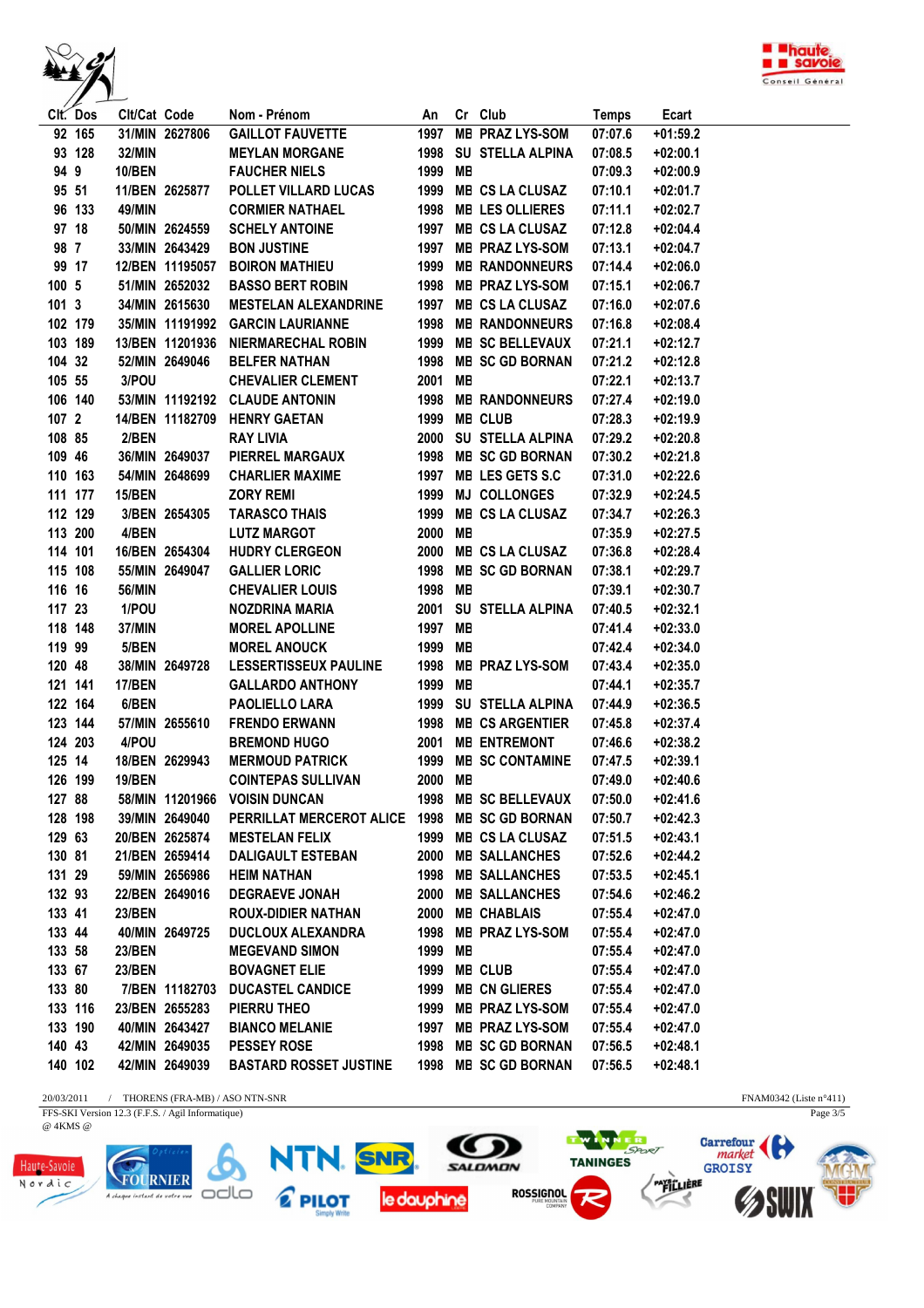



|         | CIt. Dos | Cit/Cat Code  |                 | Nom - Prénom                     | An      |    | Cr Club                 | Temps   | Ecart      |  |
|---------|----------|---------------|-----------------|----------------------------------|---------|----|-------------------------|---------|------------|--|
|         | 140 106  |               | 8/BEN 11182705  | <b>MERCIER MARINE</b>            | 1999    |    | <b>ME CNG</b>           | 07:56.5 | $+02:48.1$ |  |
| 140 172 |          | 60/MIN        |                 | <b>DUFOUR SERAPHIN</b>           | 1998    | MB |                         | 07:56.5 | $+02:48.1$ |  |
| 140 185 |          |               | 8/BEN 10488311  | <b>STEPHANY ANAIS</b>            |         |    | 2000 ME SALLANCHES      | 07:56.5 | $+02:48.1$ |  |
| 145 90  |          |               | 10/BEN 2656989  | <b>PERRY PAULINE</b>             |         |    | 1999 ME PRAZ LYS-SOM    | 07:57.6 | $+02:49.2$ |  |
| 145 150 |          |               |                 | 5/POU 11180533 LAUSENAZ JEREMIE  |         |    | 2001 ME CHABLAIS        | 07:57.6 | $+02:49.2$ |  |
| 145 186 |          |               | 44/MIN 2641616  | <b>LAROCHE ANGELE</b>            |         |    | 1997 ME CS LA CLUSAZ    | 07:57.6 | $+02:49.2$ |  |
| 148 161 |          | <b>27/BEN</b> |                 | <b>GAVATORTA THEO</b>            | 1999 ME |    |                         | 07:58.5 | $+02:50.1$ |  |
| 149 176 |          | <b>28/BEN</b> |                 | <b>LAYDEVANT NILS</b>            | 2000 ME |    |                         | 07:59.5 | $+02:51.1$ |  |
| 150 138 |          |               |                 | 29/BEN 11201943 PASQUIER JULIEN  | 1999    |    | <b>ME SC BELLEVAUX</b>  | 08:00.4 | $+02:52.0$ |  |
| 151 86  |          | 30/BEN        |                 | <b>BARRUCAND BAPTISTE</b>        | 2000    |    | <b>ME MESIGNY</b>       | 08:01.1 | $+02:52.7$ |  |
| 152 91  |          |               |                 | 11/BEN 11201962 VAUTEY EDWIGE    |         |    | 1999 ME SC BELLEVAUX    | 08:02.3 | $+02:53.9$ |  |
| 153 194 |          | 6/POU         |                 | <b>CORREARD LÉO</b>              | 2001 DA |    |                         | 08:03.2 | $+02:54.8$ |  |
| 154 15  |          |               | 31/BEN 2656984  | <b>HEIM THOMAS</b>               |         |    | 2000 ME SALLANCHES      | 08:04.5 | $+02:56.1$ |  |
| 155 60  |          |               |                 | 32/BEN 11201857 BUINOUD AUGUSTIN | 2000    |    | <b>ME SC BELLEVAUX</b>  | 08:05.1 | $+02:56.7$ |  |
| 156 187 |          |               | 45/MIN 11213035 | <b>DUTRUC-REVIL FELICIE</b>      |         |    | 1998 ME BELLEVAUX       | 08:07.0 | $+02:58.6$ |  |
| 157 28  |          | 61/MIN        |                 | <b>DESUZINGE DIMITRI</b>         | 1998 MB |    |                         | 08:08.4 | $+03:00.0$ |  |
| 158 74  |          |               | 33/BEN 2649017  | <b>DEGRAEVE BASILE</b>           |         |    | 2000 ME SALLANCHES      | 08:09.6 | $+03:01.2$ |  |
| 159 201 |          |               | 34/BEN 11216561 | <b>PINAUD SAMUEL</b>             |         |    | 2000 ME CN GLIERES      | 08:10.8 | $+03:02.4$ |  |
| 160 160 |          |               | 7/POU 11224640  | <b>MENGUY THEA</b>               |         |    | 2001 ME THORENS         | 08:11.1 | $+03:02.7$ |  |
| 161 143 |          | 35/BEN        |                 | <b>COMAS TINAËL</b>              | 2000 SA |    |                         | 08:19.5 | $+03:11.1$ |  |
| 162 173 |          |               | 46/MIN 2649050  | <b>LATHUILLE LALY</b>            |         |    | 1998 ME SC GD BORNAN    | 08:24.1 | $+03:15.7$ |  |
| 163 120 |          |               |                 | 47/MIN 11201956 TORNIER MELANIE  |         |    | 1997 ME SC BELLEVAUX    | 08:27.6 | $+03:19.2$ |  |
| 164 82  |          | 36/BEN        |                 | <b>CONVERSET MAXIME</b>          | 1999 MB |    |                         | 08:30.0 | $+03:21.6$ |  |
| 165 79  |          |               | 48/MIN 2652105  | <b>CORDIER LUCIE</b>             |         |    | 1997 ME PRAZ LYS-SOM    | 08:31.0 | $+03:22.6$ |  |
|         | 166 104  | 8/POU         |                 | <b>DUFOUR ANTONIN</b>            | 2001 ME |    |                         | 08:32.1 | $+03:23.7$ |  |
| 167 50  |          | 9/POU         |                 | <b>LE FUR MALO</b>               | 2001 ME |    |                         | 08:33.0 | $+03:24.6$ |  |
| 168 117 |          | 10/POU        |                 | <b>DESUZINGE ARNAUD</b>          | 2001 ME |    |                         | 08:34.5 | $+03:26.1$ |  |
| 169 100 |          | <b>12/BEN</b> |                 | <b>DAUMET CLAIRE</b>             |         |    | 2000 ME THORENS         | 08:36.6 | $+03:28.2$ |  |
| 170 202 |          |               |                 |                                  |         |    |                         |         |            |  |
|         |          |               | 37/BEN 11201913 | <b>MICHAUDET MATHIEU</b>         | 1999    |    | <b>ME SC BELLEVAUX</b>  | 08:37.8 | $+03:29.4$ |  |
| 171 11  |          | <b>38/BEN</b> |                 | <b>LEBLONDEL LOUIS</b>           |         |    | 2000 ME THORENS         | 08:38.8 | $+03:30.4$ |  |
| 172 126 |          | 39/BEN        |                 | <b>CLAUDE EDOUARD</b>            |         |    | 2000 ME RANDONNEURS     | 08:39.9 | $+03:31.5$ |  |
| 173 197 |          |               | 49/MIN 2643428  | <b>BON AMELIE</b>                |         |    | 1997 ME PRAZ LYS-SOM    | 08:40.0 | $+03:31.6$ |  |
| 174 122 |          | <b>11/POU</b> |                 | <b>CONVERS THOMAS</b>            |         |    | 2001 ME LES OLLIERES    | 08:41.1 | $+03:32.7$ |  |
| 175 183 |          | <b>12/POU</b> |                 | <b>BESSON THOMAS</b>             | 2001 MB |    |                         | 08:43.0 | $+03:34.6$ |  |
| 176 61  |          | <b>13/POU</b> |                 | <b>FABIEN TIM</b>                |         |    | 2001 ME SNC PAYS        | 08:44.2 | $+03:35.8$ |  |
| 177 6   |          | 14/POU        |                 | <b>FAIVRE MERLIN</b>             | 2001 ME |    |                         | 08:56.5 | $+03:48.1$ |  |
| 178 26  |          |               |                 | 15/POU 11201953 TORNIER ADRIEN   |         |    | 2001 ME SC BELLEVAUX    | 08:58.8 | $+03:50.4$ |  |
| 179 136 |          | 16/POU        |                 | <b>BURDINAT ADRIEN</b>           | 2001    |    | <b>ME FESSY</b>         | 09:03.6 | $+03:55.2$ |  |
| 180 137 |          | 50/MIN        |                 | <b>BOVAGNET MARION</b>           | 1998    |    | <b>ME CLUB</b>          | 09:04.9 | $+03:56.5$ |  |
| 181 96  |          | 51/MIN        |                 | <b>CHIAREL LAURIANE</b>          | 1997 ME |    |                         | 09:09.0 | $+04:00.6$ |  |
| 182 167 |          | <b>13/BEN</b> |                 | <b>REYDET ANNABELLE</b>          |         |    | 2000 ME LES OLLIERES    | 09:13.0 | $+04:04.6$ |  |
| 183 130 |          |               | 62/MIN 2654312  | <b>LAMBERSEND TIMOTHE</b>        | 1998    |    | <b>ME CS LA CLUSAZ</b>  | 09:15.8 | $+04:07.4$ |  |
| 184 159 |          | 52/MIN        |                 | <b>REYDET EMELINE</b>            |         |    | 1997 ME LES OLLIERES    | 09:24.1 | +04:15.7   |  |
| 185 56  |          | 17/POU        |                 | <b>NOQUET PIERRE</b>             |         |    | 2001 ME THORENS         | 09:25.4 | $+04:17.0$ |  |
| 186 21  |          | 2/POU         |                 | <b>BOUVERET LEA</b>              | 2001    |    | <b>SU STELLA ALPINA</b> | 09:44.1 | $+04:35.7$ |  |
| 187 52  |          |               |                 | 3/POU 111866980 POLLET LEA       | 2001    |    | <b>ME CN GLIERES</b>    | 09:48.0 | $+04:39.6$ |  |
| 188 151 |          | <b>14/BEN</b> |                 | <b>CORDIER MADELINE</b>          | 1999 IF |    |                         | 10:04.0 | $+04:55.6$ |  |
| 189 181 |          | 4/POU         |                 | <b>BURDINAT ROXANE</b>           |         |    | 2001 ME FESSY           | 11:50.8 | +06:42.4   |  |
| 190 109 |          | 40/BEN        |                 | <b>COCULA THEO</b>               | 2000    |    | <b>ME THORENS</b>       | 12:46.8 | $+07:38.4$ |  |
| 191 204 |          | 5/POU         |                 | <b>PAOLINO SAMARA</b>            | 2001    |    | <b>STELLA ALPINA</b>    | 13:53.3 | $+08:44.9$ |  |

 $20/03/2011$  / THORENS (FRA-MB) / ASO NTN-SNR FFS-SKI Version 12.3 (F.F.S. / Agil Informatique)

@ 4KMS @



 $\boldsymbol{\delta}$ A chaque instant de votre vue<br>A chaque instant de votre vue

NTN. SNR 2 PILOT le dauphine



**TWENT ERE**<br>TANINGES **ROSSIGNOL** 7

FNAM0342 (Liste n°411)<br>Page  $4/5$ **Carrefour PAYS LIERE SWIN**